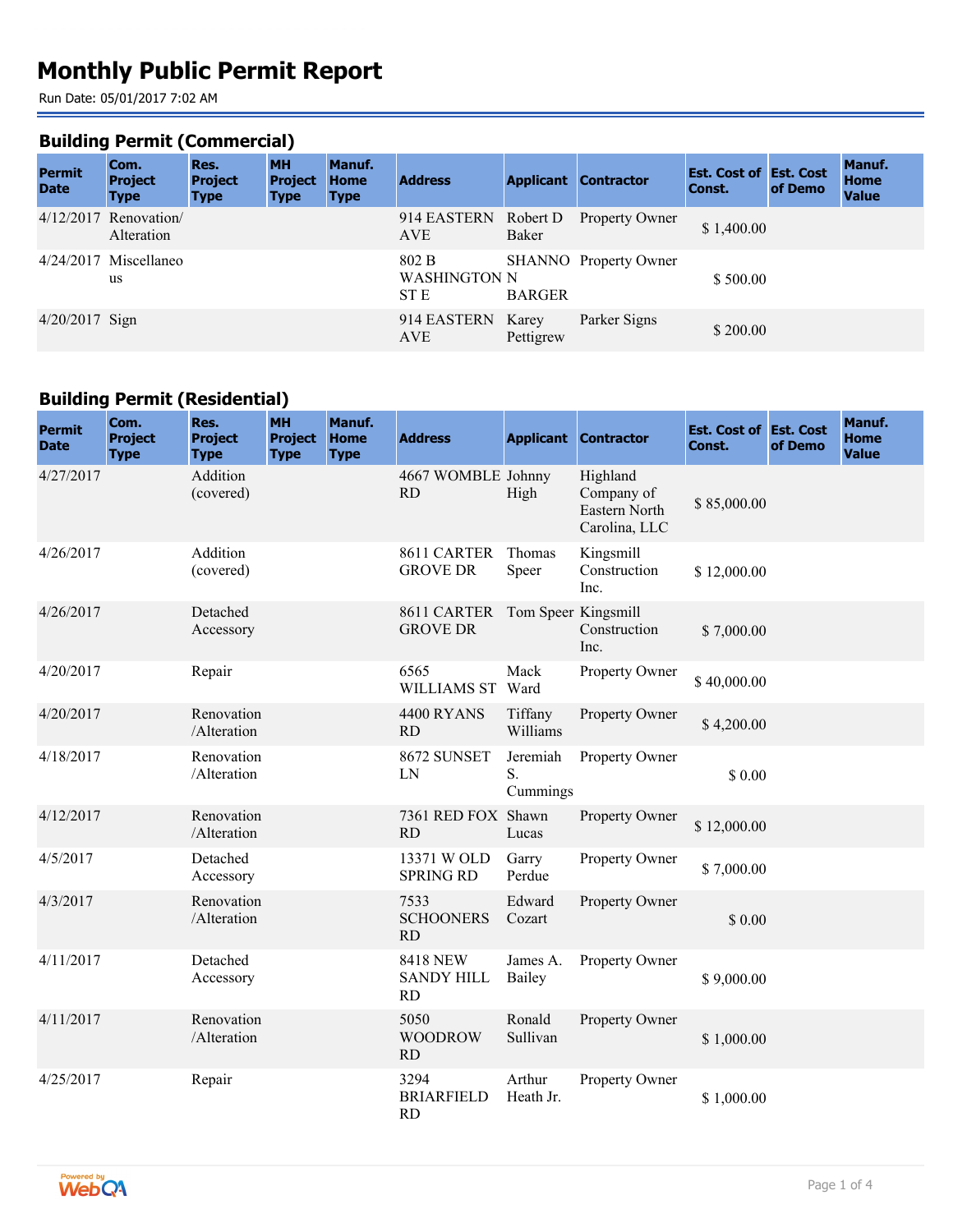# **Building Permit (Residential)**

| <b>Permit</b><br><b>Date</b> | Com.<br><b>Project</b><br><b>Type</b> | Res.<br><b>Project</b><br><b>Type</b> | <b>MH</b><br><b>Project</b><br><b>Type</b> | Manuf.<br><b>Home</b><br><b>Type</b> | <b>Address</b>                           |                                   | <b>Applicant Contractor</b>                | <b>Est. Cost of Est. Cost</b><br>Const. | of Demo | Manuf.<br><b>Home</b><br><b>Value</b> |
|------------------------------|---------------------------------------|---------------------------------------|--------------------------------------------|--------------------------------------|------------------------------------------|-----------------------------------|--------------------------------------------|-----------------------------------------|---------|---------------------------------------|
| 4/25/2017                    |                                       | Renovation<br>/Alteration             |                                            |                                      | 7146 N NC 58                             | Kevin<br>Lafferty                 | Property Owner                             | \$25,000.00                             |         |                                       |
| 4/27/2017                    |                                       | Deck                                  |                                            |                                      | 4820 ASHTON<br><b>RD</b>                 | Kenneth<br>R. Rue, Jr.            | Property Owner                             | \$1,600.00                              |         |                                       |
| 4/27/2017                    |                                       | Renovation<br>/Alteration             |                                            |                                      | 1712 BLUE<br><b>HERON DR</b>             | Robert<br><b>Bryan</b><br>Nichols | Property Owner                             | \$50,000.00                             |         |                                       |
| 4/26/2017                    |                                       | New Single<br>Family                  |                                            |                                      | 871 LIVE OAK Felicia<br>LN               | Manning                           | Four Seasons<br>Contractors,<br><b>LLC</b> | \$<br>160,000.00                        |         |                                       |
| 4/26/2017                    |                                       | New Single<br>Family                  |                                            |                                      | 7268<br><b>BAYWOOD RD Manning</b>        | Felicia                           | Four Seasons<br>Contractors,<br><b>LLC</b> | \$<br>250,000.00                        |         |                                       |
| 4/28/2017                    |                                       | Detached<br>Accessory                 |                                            |                                      | 3094<br><b>VOLUNTEER</b><br><b>RD</b>    | Rick<br>Cockrell                  | Ricky D.<br>Cockrell                       | \$26,000.00                             |         |                                       |
| 4/20/2017                    |                                       | Detached<br>Accessory                 |                                            |                                      | 628 GADWALL Dean<br><b>CT</b>            | Holland                           | Dean A. Holland<br>Builders, Inc.          | \$68,000.00                             |         |                                       |
| 4/12/2017                    |                                       | Addition<br>(covered)                 |                                            |                                      | 4582 ANDREA Dean<br>LN                   | Holland                           | Dean A. Holland<br>Builders, Inc.          | \$35,000.00                             |         |                                       |
| 3/27/2017                    |                                       | New Single<br>Family                  |                                            |                                      | 908<br><b>BIRCHWOOD</b><br>DR            | Dean<br>Holland                   | Dean A. Holland<br>Builders, Inc.          | \$95,000.00                             |         |                                       |
| 4/6/2017                     |                                       | New Single<br>Family                  |                                            |                                      | 7535 MATTIE<br><b>RD</b>                 | David<br>Williams                 | Williams Pointe<br>Partners                | \$<br>150,000.00                        |         |                                       |
| 4/4/2017                     |                                       | Miscellane<br>ous                     |                                            |                                      | 4363 HOPKINS GLENN<br><b>RD</b>          | <b>ALAN</b><br><b>STONE</b>       | Glenn Alan<br>Stone                        | \$25,000.00                             |         |                                       |
| 4/12/2017                    |                                       | Addition<br>(covered)                 |                                            |                                      | 7537 US 264A                             | Jose<br>Campos                    | Occupant                                   | \$18,000.00                             |         |                                       |
| 4/27/2017                    |                                       | New Single<br>Family                  |                                            |                                      | 576 HALEY DR Ronnie                      | Weaver                            | Randall Neal<br>Weaver                     | \$60,000.00                             |         |                                       |
| 4/27/2017                    |                                       | New Single<br>Family                  |                                            |                                      | 572 HALEY DR Ronnie                      | Weaver                            | Randall Neal<br>Weaver                     | \$60,000.00                             |         |                                       |
| 4/20/2017                    |                                       | Addition<br>(covered)                 |                                            |                                      | 4161 N OLD<br><b>CARRIAGE RD Langley</b> | Michael                           | Michael Terry<br>Langley                   | \$9,000.00                              |         |                                       |
| 4/17/2017                    |                                       | Addition<br>(covered)                 |                                            |                                      | 10354<br><b>BURGESS RD</b>               | Joseph S.<br><b>Barnes</b>        | Sammy's<br>Construction,<br>Inc.           | \$49,900.00                             |         |                                       |
| 4/4/2017                     |                                       | Addition<br>(covered)                 |                                            |                                      | 112 GOLFERS<br>LN                        | Roger<br>Luper                    | Cornerstone<br>Construction                | \$15,521.00                             |         |                                       |
| 4/5/2017                     |                                       | New Single<br>Family                  |                                            |                                      | 7921 CREECH<br><b>RD</b>                 | Kevin R.<br>Kirton                | KB Building &<br>Development<br><b>LLC</b> | \$<br>140,000.00                        |         |                                       |
| 4/26/2017                    |                                       | Renovation<br>/Alteration             |                                            |                                      | 4927<br><b>HARRISON RD Price</b>         | Keith                             | Keith Price<br>Construction                | \$18,000.00                             |         |                                       |

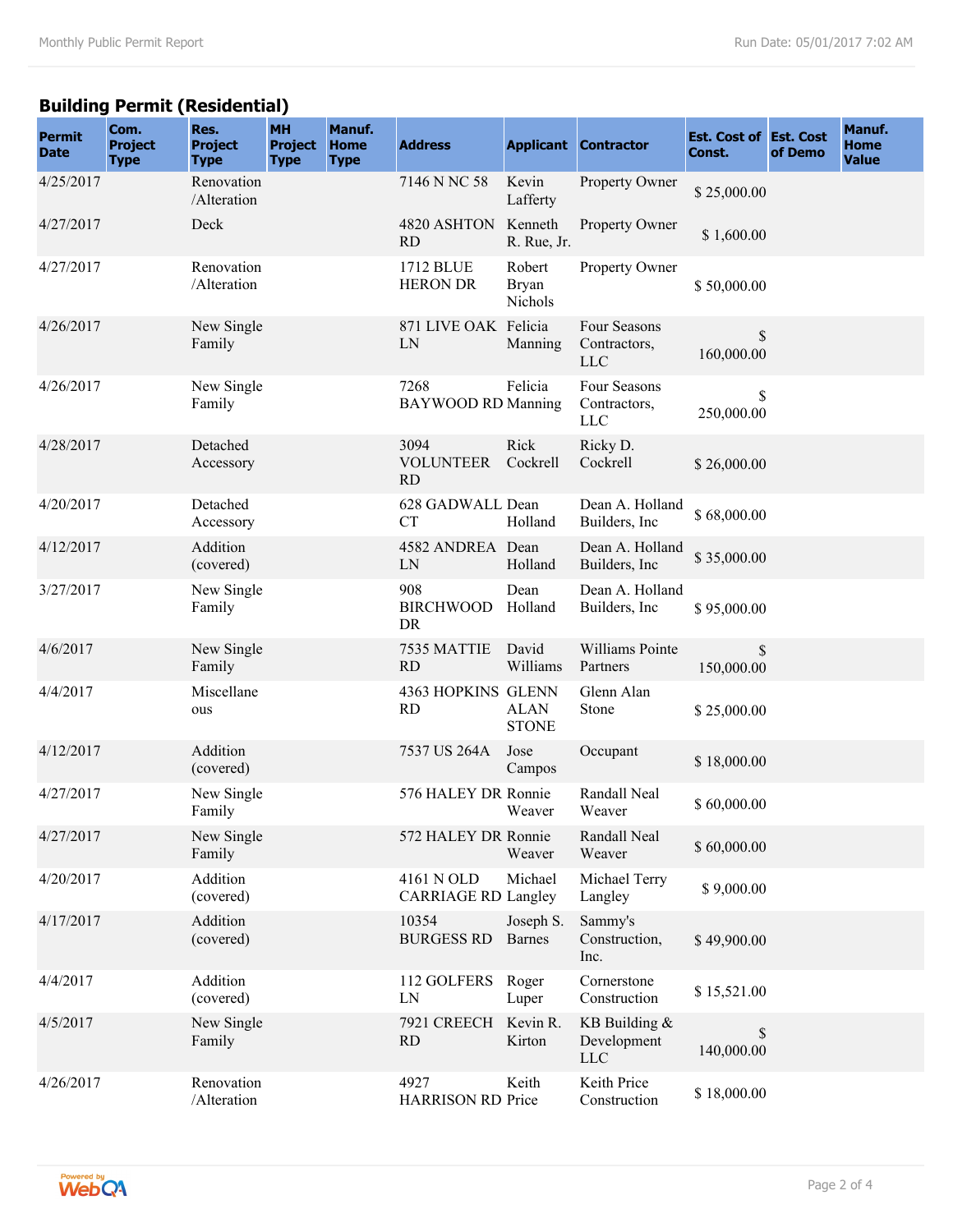# **Building Permit (Residential)**

| <b>Permit</b><br><b>Date</b> | Com.<br><b>Project</b><br><b>Type</b> | Res.<br><b>Project</b><br><b>Type</b>  | <b>MH</b><br><b>Project</b><br><b>Type</b> | Manuf.<br><b>Home</b><br><b>Type</b> | <b>Address</b>                                     |                                    | <b>Applicant Contractor</b>                            | <b>Est. Cost of Est. Cost</b><br>Const. | of Demo | Manuf.<br><b>Home</b><br><b>Value</b> |
|------------------------------|---------------------------------------|----------------------------------------|--------------------------------------------|--------------------------------------|----------------------------------------------------|------------------------------------|--------------------------------------------------------|-----------------------------------------|---------|---------------------------------------|
| 4/27/2017                    |                                       | Detached<br>Accessory                  |                                            |                                      | <b>8418 NEW</b><br><b>SANDY HILL</b><br>RD         | James A.<br>Bailey                 | Cozart<br>Company, Inc.                                | \$39,000.00                             |         |                                       |
| 4/26/2017                    |                                       | Detached<br>Accessory                  |                                            |                                      | <b>8418 NEW</b><br><b>SANDY HILL</b><br><b>RD</b>  | James A.<br>Bailey                 | Cozart<br>Company, Inc.                                | \$61,600.00                             |         |                                       |
| 4/26/2017                    |                                       | Swimming<br>Pool                       |                                            |                                      | 5539 HORNES<br><b>RD</b>                           | Pools                              | Rising Sun Rising Sun<br>Pools,<br>Incorporated        | \$56,000.00                             |         |                                       |
| 4/12/2017                    |                                       | Addition<br>(covered)                  |                                            |                                      | 247 E BEULAH Tim<br>RD                             | Whichard                           | Tim Whichard                                           | \$4,000.00                              |         |                                       |
| 4/26/2017                    |                                       | Miscellane<br>ous                      |                                            |                                      | 10992 NELMS<br><b>AVE</b>                          | Linwood<br>Ray Baker Baker         | Linwood Ray                                            | \$3,600.00                              |         |                                       |
| 4/10/2017                    |                                       | Repair                                 |                                            |                                      | 102 APACHE<br><b>DR</b>                            | <b>EVANS</b>                       | DEYTON Deyton Lee<br>Evans                             | \$39,453.00                             |         |                                       |
| 4/26/2017                    |                                       | Rehab<br>Dwelling<br>(grant<br>funded) |                                            |                                      | 12065<br><b>CROOKED</b><br><b>SWAMP RD</b>         | Robert<br>Cunningha Robert P.<br>m | Cunningham,                                            | \$<br>3,360,000.0<br>$\theta$           |         |                                       |
| 4/26/2017                    |                                       | Rehab<br>Dwelling<br>(grant<br>funded) |                                            |                                      | 8596 GRAHAM Robert<br><b>BRANTLEY</b><br><b>RD</b> | Cuningha<br>m                      | Cunningham,<br>Robert P.                               | \$42,500.00                             |         |                                       |
| 4/19/2017                    |                                       | New Single<br>Family                   |                                            |                                      | 10945 SELMA<br><b>RD</b>                           | Scott<br>Lowe                      | Scott's Custom<br><b>LLC</b>                           | \$<br>140,000.00                        |         |                                       |
| 4/5/2017                     |                                       | Repair                                 |                                            |                                      | 3929 RED RD                                        | Robert L.<br>Strickland            | Robert L.<br>Strickland<br>Construction,<br><b>LLC</b> | \$33,855.00                             |         |                                       |
| 4/3/2017                     |                                       | New Single<br>Family                   |                                            |                                      | 3374<br><b>PROPHECY</b><br>RD                      | Roger<br>Tyndall                   | Roger Tyndal                                           | \$19,500.00                             |         |                                       |
| 4/5/2017                     |                                       | Detached<br>Accessory                  |                                            |                                      | 6171 W OLD<br><b>SPRING RD</b>                     | Brian M.<br>Harris                 | Vega Metal<br><b>Structures</b>                        | \$9,000.00                              |         |                                       |
| 4/12/2017                    |                                       | Renovation<br>/Alteration              |                                            |                                      | 1231<br><b>WOODRIDGE</b><br><b>CT</b>              | Raheen<br>Norman                   | Jeffrey Brooks<br>Walston                              | \$20,000.00                             |         |                                       |
| 4/20/2017                    |                                       | Miscellane<br>ous                      |                                            |                                      | <b>2395 REGES</b><br><b>STORE RD</b>               |                                    | Johnny W. Penders Chapel<br>Hendricks Baptist Church   | \$500.00                                |         |                                       |
| 4/26/2017                    |                                       | Addition<br>(covered)                  |                                            |                                      | 5140<br><b>BAYWOOD CT</b>                          |                                    | Tim Lamm Craftsman<br>Unlimited<br>Carpentry           | \$9,404.00                              |         |                                       |

#### **Manufactured Home Permit**

| <b>Permit</b><br><b>Date</b> | Com.<br><b>Project</b><br><b>Type</b> | Res.<br><b>Project</b><br><b>Type</b> | <b>MH</b><br><b>Project Home</b><br><b>Type</b> | Manuf.<br><b>Type</b> | <b>Address</b> |  | <b>Applicant Contractor</b> | <b>Est. Cost of Est. Cost</b><br>Const. | of Demo | Manuf.<br><b>Home</b><br><b>Value</b> |
|------------------------------|---------------------------------------|---------------------------------------|-------------------------------------------------|-----------------------|----------------|--|-----------------------------|-----------------------------------------|---------|---------------------------------------|
|------------------------------|---------------------------------------|---------------------------------------|-------------------------------------------------|-----------------------|----------------|--|-----------------------------|-----------------------------------------|---------|---------------------------------------|